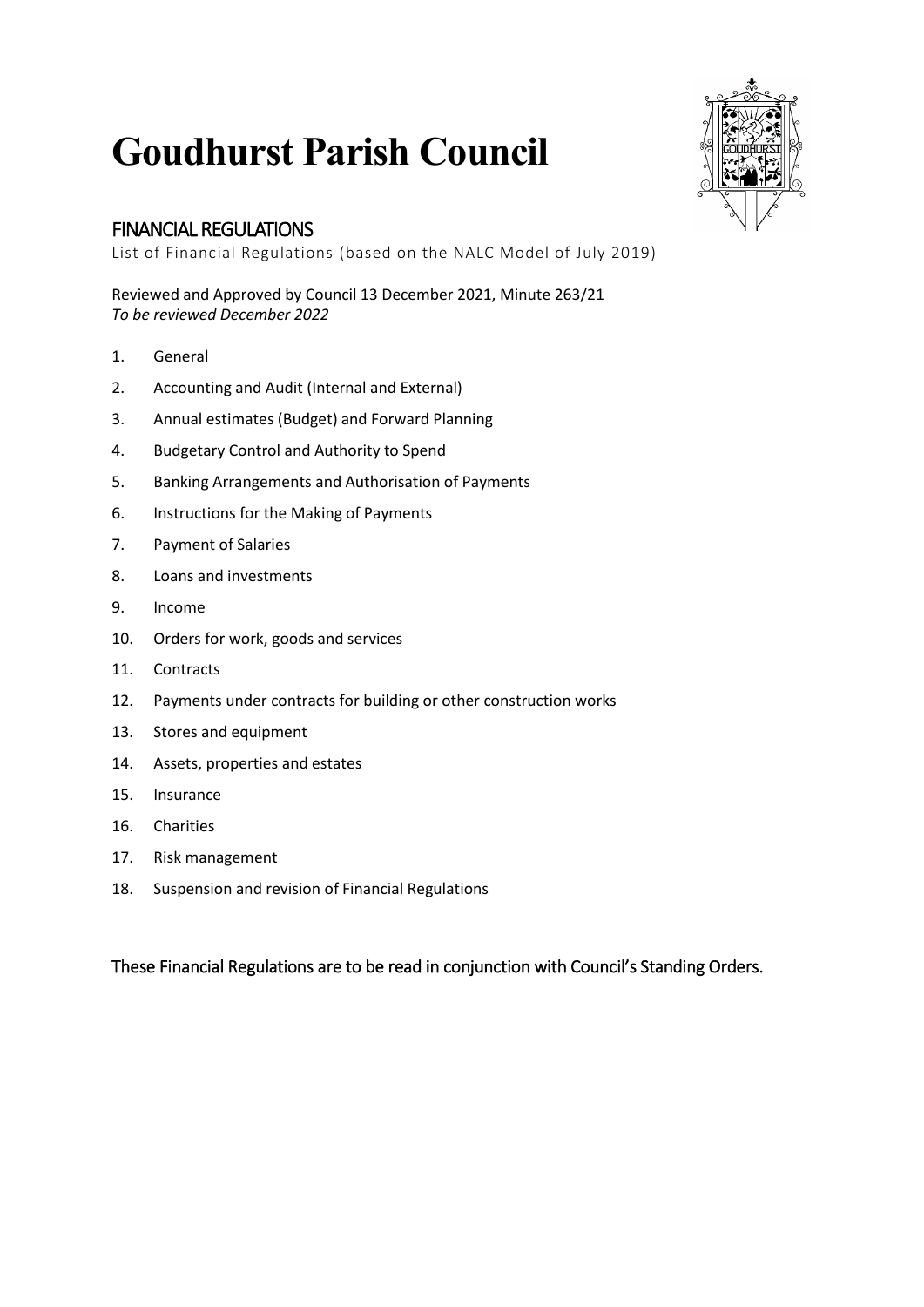#### 1. GENERAL

- 1.1. These financial regulations govern the conduct of financial management by the council and may only be amended or varied by resolution of the council. Financial Regulations are one of the council's three governing policy documents providing procedural guidance for members and officers. Financial regulations must be observed in conjunction with the council's Standing Orders and any individual financial regulations relating to contracts.
- 1.2. The council is responsible in law for ensuring that its financial management is adequate and effective and that the council has a sound system of internal control which facilitates the effective exercise of the council's functions, including arrangements for the management of risk.
- 1.3. The council's accounting control systems must include measures:
	- for the timely production of accounts;
	- that provide for the safe and efficient safeguarding of public money;
	- to prevent and detect inaccuracy and fraud; and
	- identifying the duties of officers.
- 1.4. These Financial Regulations demonstrate how the council meets these responsibilities and requirements.
- 1.5. At least once a year, prior to approving the Annual Governance Statement, the council must review the effectiveness of its system of internal control which shall be in accordance with proper practices.
- 1.6. Deliberate or wilful breach of these Regulations by an employee may give rise to disciplinary proceedings.
- 1.7. Members of Council are expected to follow the instructions within these Regulations and not to entice employees to breach them. Failure to follow instructions within these Regulations brings the office of councillor into disrepute.
- 1.8. The Responsible Financial Officer (RFO) holds a statutory office to be appointed by the council.
- 1.9. The RFO;
	- acts under the policy direction of the council;
	- administers the council's financial affairs in accordance with all Acts, Regulations and proper practices;
	- determines on behalf of the council its accounting records and accounting control systems;
	- ensures the accounting control systems are observed;
	- maintains the accounting records of the council up to date in accordance with proper practices;
	- assists the council to secure economy, efficiency and effectiveness in the use of its resources; and
	- produces financial management information as required by the council.
- 1.10. The accounting records determined by the RFO shall be sufficient to show and explain the council's transactions and to enable the RFO to ensure that any income and expenditure account and statement of balances, or record of receipts and payments and additional information, as the case may be, or management information prepared for the council from time to time comply with the Accounts and Audit Regulations.
- 1.11. The accounting records determined by the RFO shall in particular contain:
	- entries from day to day of all sums of money received and expended by the council and the matters to which the income and expenditure or receipts and payments account relate;
	- a record of the assets and liabilities of the council; and
	- wherever relevant, a record of the council's income and expenditure in relation to claims made, or to be made, for any contribution, grant or subsidy.
- 1.12. The accounting control systems determined by the RFO shall include:
	- procedures to ensure that the financial transactions of the council are recorded as soon as reasonably practicable and as accurately and reasonably as possible;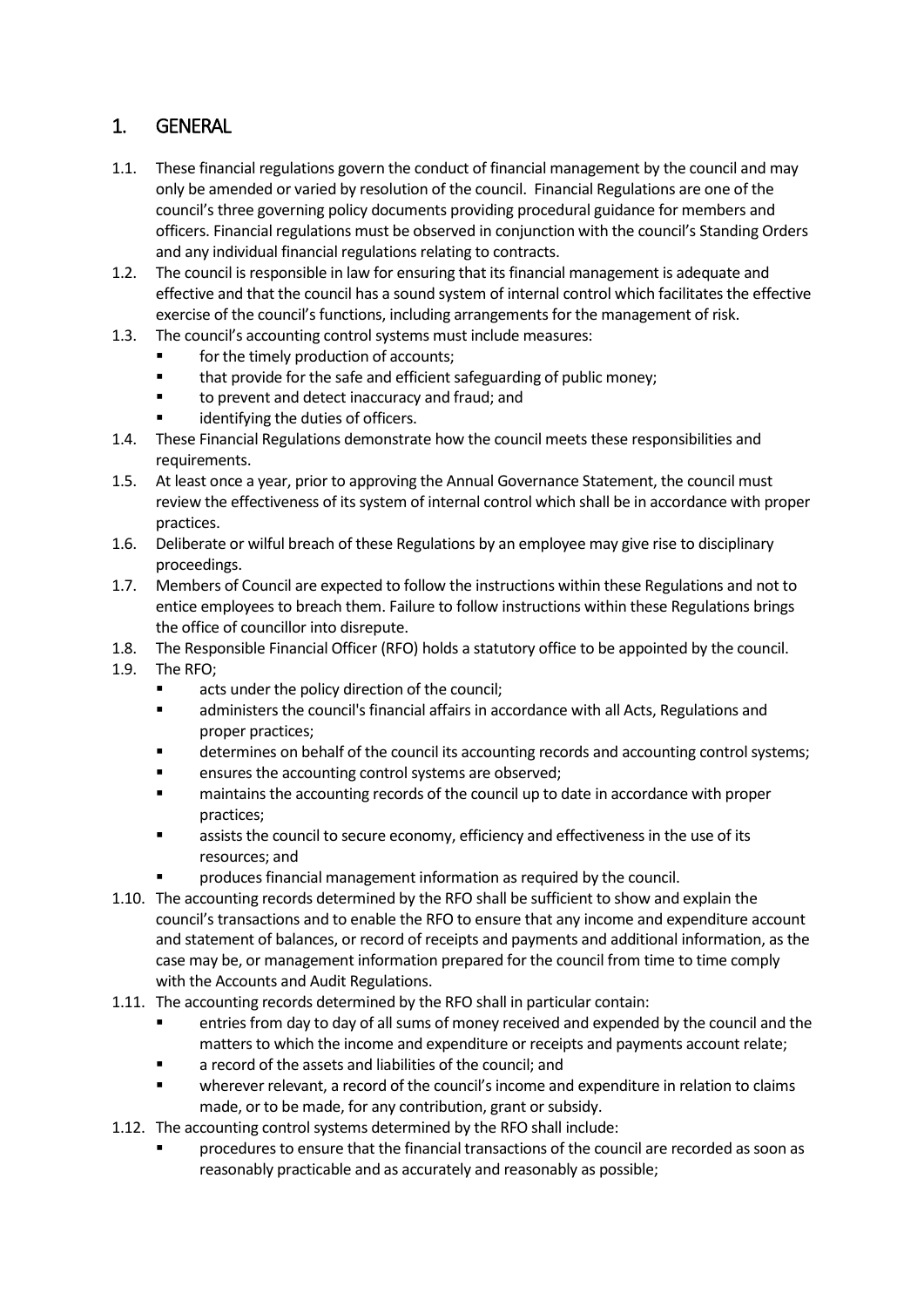- procedures to enable the prevention and detection of inaccuracies and fraud and the ability to reconstruct any lost records;
- identification of the duties of officers dealing with financial transactions and division of responsibilities of those officers in relation to significant transactions;
- procedures to ensure that uncollectable amounts, including any bad debts are not submitted to the council for approval to be written off except with the approval of the RFO and that the approvals are shown in the accounting records; and measures to ensure that risk is properly managed.
- 1.13. The council is not empowered by these Regulations or otherwise to delegate certain specified decisions. In particular, any decision regarding:
	- setting the final budget or the precept (council tax requirement);
	- approving accounting statements;
	- **Example 2** approving an annual governance statement;
	- borrowing;
	- writing off bad debts;
	- declaring eligibility for the General Power of Competence; and
	- addressing recommendations in any report from the internal or external auditors,
	- shall be a matter for the full council only.
- 1.14. In addition, the council must:
	- determine and keep under regular review the bank mandate for all council bank accounts;
	- approve any grant or a single commitment in excess of £5,000; and
	- **In respect of the annual salary for any employee have regard to recommendations about** annual salaries of employees made by the relevant committee in accordance with its terms of reference.
- 1.15. In these financial regulations, references to the Accounts and Audit Regulations or 'the regulations' shall mean the regulations issued under the provisions of section 27 of the Audit Commission Act 1998, or any superseding legislation, and then in force unless otherwise specified.

In these financial regulations the term 'proper practice' or 'proper practices' shall refer to guidance issued in Governance and Accountability for Local Councils - a Practitioners' Guide (England) issued by the Joint Practitioners Advisory Group (JPAG), available from the websites of NALC and the Society for Local Council Clerks (SLCC).

#### 2. ACCOUNTING AND AUDIT (INTERNAL AND EXTERNAL)

- 2.1. All accounting procedures and financial records of the council shall be determined by the RFO in accordance with the Accounts and Audit Regulations, appropriate guidance and proper practices.
- 2.2. On a regular basis, at least once in each quarter, and at each financial year end, a member other than the Chairman [or a cheque signatory] shall be appointed to verify bank reconciliations (for all accounts) produced by the RFO. The member shall sign the reconciliations and the original bank statements (or similar document) as evidence of verification. This activity shall on conclusion be reported, including any exceptions, to and noted by the council.
- 2.3. The RFO shall complete the annual statement of accounts, annual report, and any related documents of the council contained in the Annual Return (as specified in proper practices) as soon as practicable after the end of the financial year and having certified the accounts shall submit them and report thereon to the council within the timescales set by the Accounts and Audit Regulations.
- 2.4. The council shall ensure that there is an adequate and effective system of internal audit of its accounting records, and of its system of internal control in accordance with proper practices. Any officer or member of the council shall make available such documents and records as appear to the council to be necessary for the purpose of the audit and shall, as directed by the council,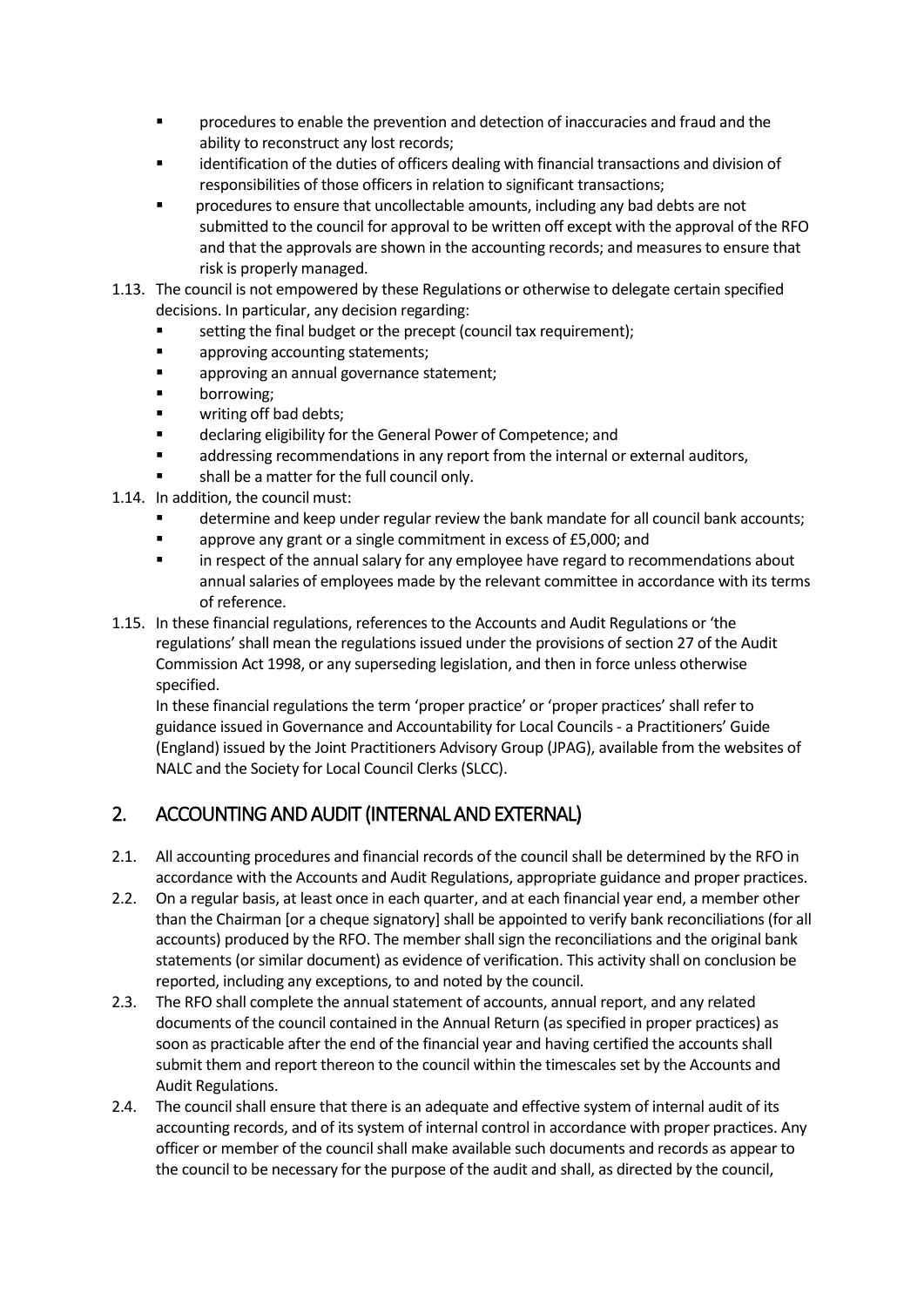supply the RFO, internal auditor, or external auditor with such information and explanation as the council considers necessary for that purpose.

- 2.5. The internal auditor shall be appointed by and shall carry out the work in relation to internal controls required by the council in accordance with proper practices.
- 2.6. The internal auditor shall:
	- be competent and independent of the financial operations of the council;
	- report to council in writing, or in person, on a regular basis with a minimum of one annual written report during each financial year;
	- to demonstrate competence, objectivity and independence, be free from any actual or perceived conflicts of interest, including those arising from family relationships; and
	- have no involvement in the financial decision making, management or control of the council.
- 2.7. Internal or external auditors may not under any circumstances:
	- perform any operational duties for the council;
	- initiate or approve accounting transactions; or
	- direct the activities of any council employee, except to the extent that such employees have been appropriately assigned to assist the internal auditor.
- 2.8. For the avoidance of doubt, in relation to internal audit the terms 'independent' and 'independence' shall have the same meaning as is described in proper practices.
- 2.9. The RFO shall make arrangements for the exercise of electors' rights in relation to the accounts including the opportunity to inspect the accounts, books, and vouchers and display or publish any notices and statements of account required by Audit Commission Act 1998, or any superseding legislation, and the Accounts and Audit Regulations.
- 2.10. The RFO shall, without undue delay, bring to the attention of all councillors any correspondence or report from internal or external auditors.

## 3. ANNUAL ESTIMATES (BUDGET) AND FORWARD PLANNING

- 3.1. Each committee (if any) shall review its three year forecast of revenue and capital receipts and payments. Having regard to the forecast, it shall thereafter formulate and submit proposals for the following financial year to the Policy Committee not later than the end of November each year including any proposals for revising the forecast.
- 3.2. The RFO must each year, by no later than December, prepare detailed estimates of all receipts and payments including the use of reserves and all sources of funding for the following financial year in the form of a budget to be considered by the Policy Committee and the Council.
- 3.3. The council shall consider annual budget proposals in relation to the council's three year forecast of revenue and capital receipts and payments including recommendations for the use of reserves and sources of funding and update the forecast accordingly.
- 3.4. The council shall fix the precept (council tax requirement), and relevant basic amount of council tax to be levied for the ensuing financial year not later than by the end of January each year. The RFO shall issue the precept to the billing authority and shall supply each member with a copy of the approved annual budget.
- 3.5. The approved annual budget shall form the basis of financial control for the ensuing year.

#### 4. BUDGETARY CONTROL AND AUTHORITY TO SPEND

- 4.1. Expenditure on revenue items may be authorised up to the amounts included for that class of expenditure in the approved budget. This authority is to be determined by:
	- a The Clerk may incur expenditure on behalf of the Council for miscellaneous minor expenditure (e.g. postage, stationery), and to carry out any repair, replacement or other work which is of such extreme urgency that it must be done at once, whether or not there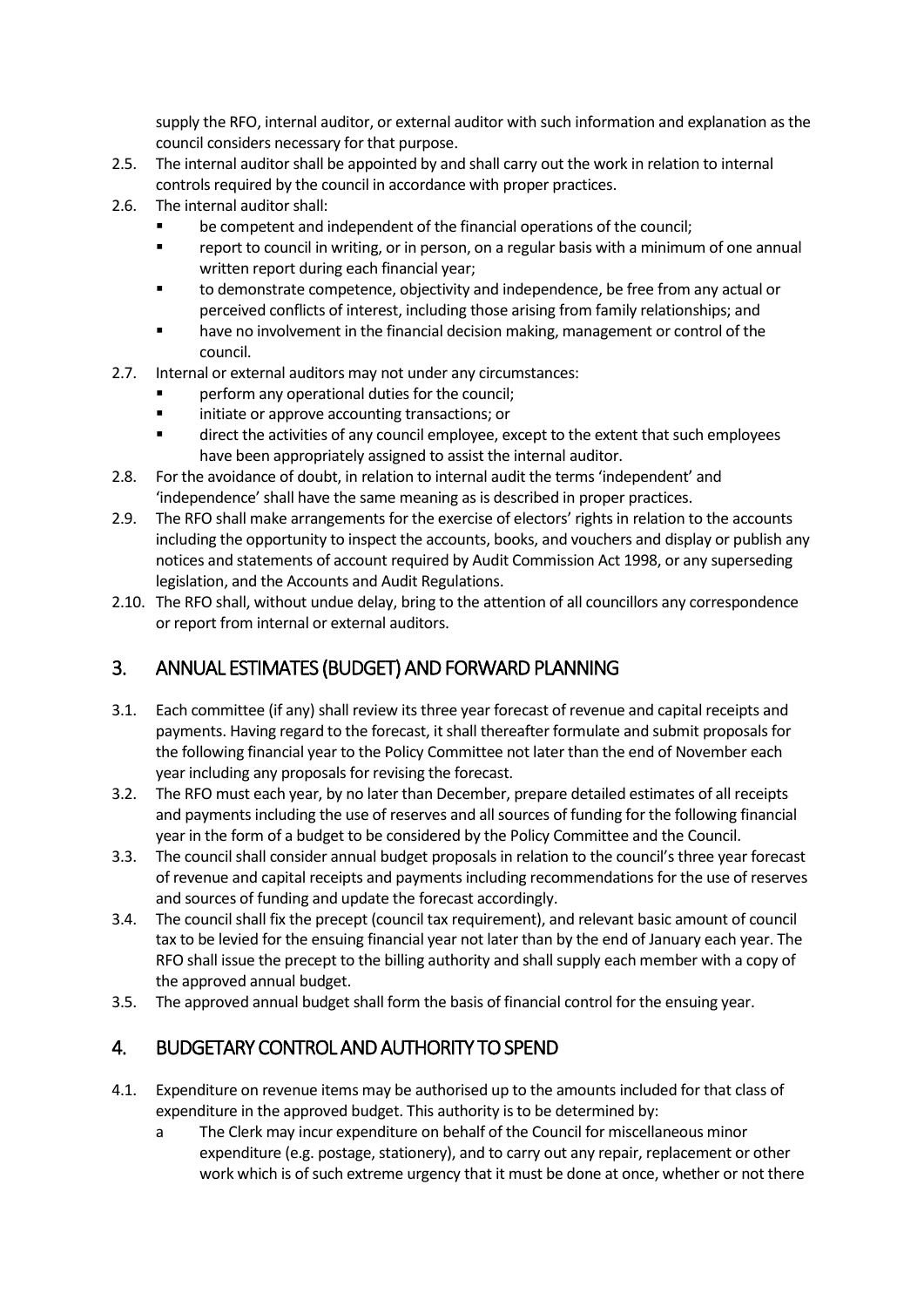is any budgetary provision for the expenditure, subject to a limit of £1,000.00. The Clerk shall report the expenditure to the Council as soon as practicable thereafter.

- b A Chairman of a Committee may incur expenditure on behalf of Council of up to £1,000.00 provided there is budget provision for such expenditure. The RFO shall report all such expenditure to Council as soon as practicable thereafter.
- c Expenditure over £500.00 in other circumstances requires the approval of Council except regular monthly payments to approved contractors (e.g. grounds maintenance). Such authority is to be evidenced by a minute or by an authorisation slip duly signed by the Clerk, and where necessary also by the appropriate Chairman. Contracts may not be disaggregated to avoid controls imposed by these regulations.
- 4.2. No expenditure may be authorised that will exceed the amount provided in the revenue budget for that class of expenditure other than by resolution of the council, or duly delegated committee. During the budget year and with the approval of council having considered fully the implications for public services, unspent and available amounts may be moved to other budget headings or to an earmarked reserve as appropriate ('virement').
- 4.3. Unspent provisions in the revenue or capital budgets for completed projects shall not be carried forward to a subsequent year.
- 4.4. The salary budgets are to be reviewed at least annually in November for the following financial year and such review shall be evidenced by a hard copy schedule signed by the Clerk and the Chairman of Council or relevant committee. The RFO will inform committees of any changes impacting on their budget requirement for the coming year in good time.
- 4.5. In cases of extreme risk to the delivery of council services, the clerk may authorise revenue expenditure on behalf of the council which in the clerk's judgement it is necessary to carry out. Such expenditure includes repair, replacement or other work, whether or not there is any budgetary provision for the expenditure, subject to a limit of £1,000.00. The Clerk shall report such action to the chairman as soon as possible and to the council as soon as practicable thereafter.
- 4.6. No expenditure shall be authorised in relation to any capital project and no contract entered into or tender accepted involving capital expenditure unless the council is satisfied that the necessary funds are available and the requisite borrowing approval has been obtained.
- 4.7. All capital works shall be administered in accordance with the council's standing orders and financial regulations relating to contracts.
- 4.8. The RFO shall regularly provide the council with a statement of receipts and payments to date under each head of the budgets, comparing actual expenditure to the appropriate date against that planned as shown in the budget. These statements are to be prepared at least at the end of each financial quarter and shall show explanations of material variances. For this purpose, "material" shall be in excess of £100 or 15% of the budget.
- 4.9. Changes in earmarked reserves shall be approved by council as part of the budgetary control process.

#### 5. BANKING ARRANGEMENTS AND AUTHORISATION OF PAYMENTS

- 5.1. The council's banking arrangements, including the bank mandate, shall be made by the RFO and approved by the council; banking arrangements may not be delegated to a committee. They shall be regularly reviewed for safety and efficiency. The council may seek credit references in respect of members or employees who act as signatories.
- 5.2. The RFO shall prepare a schedule of payments requiring authorisation, forming part of the Agenda for the Meeting and, together with the relevant invoices, present the schedule to council. The council / committee shall review the schedule for compliance and, having satisfied itself shall authorise payment by a resolution of the council. The approved schedule shall be ruled off and initialled by the Chairman of the Meeting. A detailed list of all payments shall be disclosed within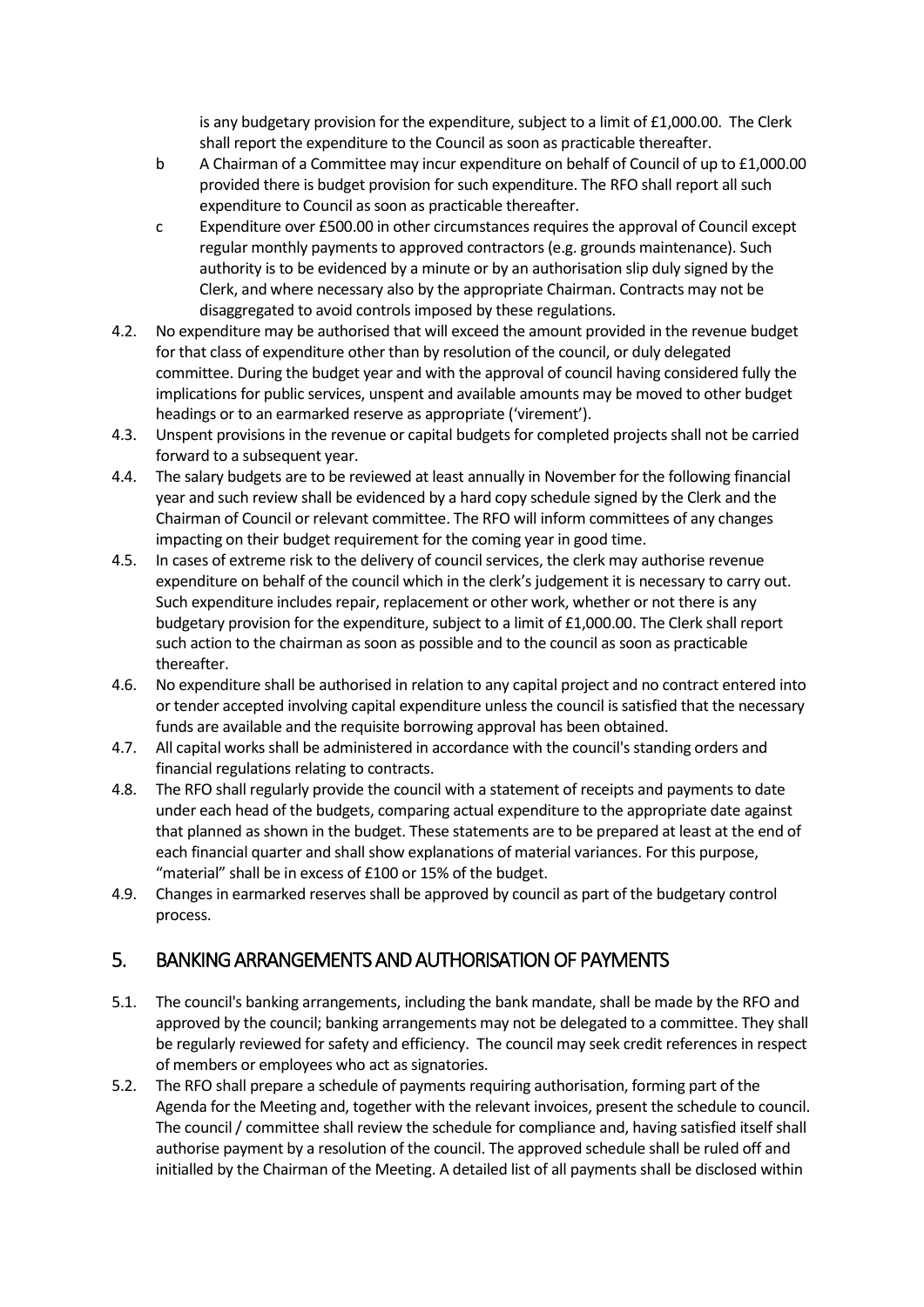or as an attachment to the minutes of the meeting at which payment was authorised. Personal payments (including salaries, wages, expenses and any payment made in relation to the termination of a contract of employment) may be summarised to remove public access to any personal information.

- 5.3. All invoices for payment shall be examined, verified and certified by the RFO to confirm that the work, goods or services to which each invoice relates has been received, carried out, examined and represents expenditure previously approved by the council.
- 5.4. The RFO shall examine invoices for arithmetical accuracy and analyse them to the appropriate expenditure heading. The RFO shall take all steps to pay all invoices submitted, and which are in order, at the next available council meeting.
- 5.5. The Clerk and RFO shall have delegated authority to authorise the payment of items only in the following circumstances:
	- a. If a payment is necessary to avoid a charge to interest under the Late Payment of Commercial Debts (Interest) Act 1998, and the due date for payment is before the next scheduled Meeting of council, where the Clerk and RFO certify that there is no dispute or other reason to delay payment, provided that a list of such payments shall be submitted to the next appropriate meeting of council;
	- b. An expenditure item authorised under 5.6 below (continuing contracts and obligations) provided that a list of such payments shall be submitted to the next appropriate meeting of council; or
	- c. fund transfers within the councils banking arrangements up to the sum of £50,000, provided that a list of such payments shall be submitted to the next appropriate meeting of council.
- 5.6. For each financial year the Clerk and RFO shall draw up a list of due payments which arise on a regular basis as the result of a continuing contract, statutory duty, or obligation (such as but not exclusively) Salaries, PAYE and NI, Superannuation Fund and regular maintenance contracts and the like for which council may authorise payment for the year provided that the requirements of regulation 4.1 (Budgetary Controls) are adhered to, provided also that a list of such payments shall be submitted to the next appropriate meeting of council.
- 5.7. A record of regular payments made under 5.6 above shall be drawn up and be signed by two members on each and every occasion when payment is authorised - thus controlling the risk of duplicated payments being authorised and / or made.
- 5.8. In respect of grants a duly authorised committee shall approve expenditure within any limits set by council and in accordance with any policy statement approved by council. Any Revenue or Capital Grant in excess of £5,000 shall before payment, be subject to ratification by resolution of the council.
- 5.9. Members are subject to the Code of Conduct that has been adopted by the council and shall comply with the Code and Standing Orders when a decision to authorise or instruct payment is made in respect of a matter in which they have a disclosable pecuniary or other interest, unless a dispensation has been granted.
- 5.10. The council will aim to rotate the duties of members in these Regulations so that onerous duties are shared out as evenly as possible over time.
- 5.11. Any changes in the recorded details of suppliers, such as bank account records, shall be approved in writing by a Member.

#### 6. INSTRUCTIONS FOR THE MAKING OF PAYMENTS

- 6.1. The council will make safe and efficient arrangements for the making of its payments.
- 6.2. Following authorisation under Financial Regulation 5 above, the council, a duly delegated committee or, if so delegated, the Clerk or RFO shall give instruction that a payment shall be made.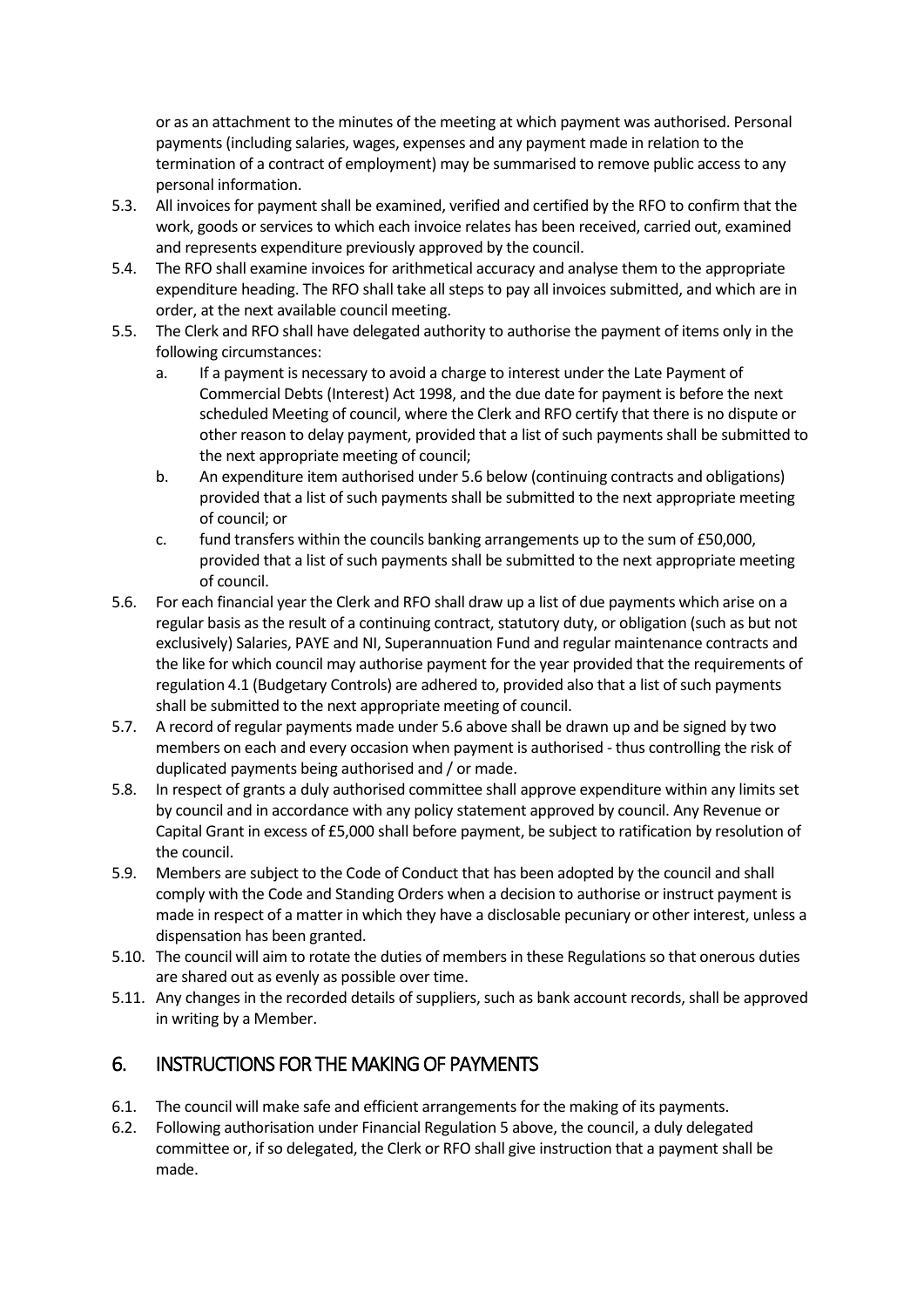- 6.3. All payments shall be effected by cheque or electronic transfer or other instructions to the council's bankers, or otherwise, in accordance with a resolution of council.
- 6.4. Cheques or electronic orders for payment drawn on the bank account in accordance with the schedule as presented to council or committee shall be signed by two members of council and countersigned by the Clerk in accordance with a resolution instructing that payment. A member who is a bank signatory, having a connection by virtue of family or business relationships with the beneficiary of a payment, should not, under normal circumstances, be a signatory to the payment in question.
- 6.5. To indicate agreement of the details shown on the cheque or electronic order for payment with the counterfoil and the invoice or similar documentation, the signatories shall each also initial the cheque counterfoil.
- 6.6. Cheques or electronic orders for payment shall not normally be presented for signature other than at a council or committee meeting including immediately before or after such a meeting. Any signatures obtained away from such meetings shall be reported to the council at the next convenient meeting.
- 6.7. If thought appropriate by the council, payment for utility supplies (energy, telephone and water) and any National Non-Domestic Rates may be made by variable direct debit provided that the instructions are signed by two members and any payments are reported to council as made. The approval of the use of a variable direct debit shall be renewed by resolution of the council at least every two years.
- 6.8. If thought appropriate by the council, payment for certain items (principally salaries) may be made by banker's standing order provided that the instructions are signed, or otherwise evidenced by two members are retained and any payments are reported to council as made. The approval of the use of a banker's standing order shall be renewed by resolution of the council at least every two years.
- 6.9. If thought appropriate by the council, payment for certain items may be made by BACS or CHAPS methods provided that the instructions for each payment are signed, or otherwise evidenced, by two authorised bank signatories, are retained and any payments are reported to council as made. The approval of the use of BACS or CHAPS shall be renewed by resolution of the council at least every two years.
- 6.10. If thought appropriate by the council payment for certain items may be made by internet banking transfer provided evidence is retained showing which members approved the payment.
- 6.11. Where a computer requires use of a personal identification number (PIN) or other password(s), for access to the council's records on that computer, a note shall be made of the PIN and Passwords and shall be handed to and retained by the Chairman of Council in a sealed dated envelope. This envelope may not be opened other than in the presence of two other councillors. After the envelope has been opened, in any circumstances, the PIN and / or passwords shall be changed as soon as practicable. The fact that the sealed envelope has been opened, in whatever circumstances, shall be reported to all members immediately and formally to the next available meeting of the council. This will not be required for a member's personal computer used only for remote authorisation of bank payments.
- 6.12. No employee or councillor shall disclose any PIN or password, relevant to the working of the council or its bank accounts, to any person not authorised in writing by the council or a duly delegated committee.
- 6.13. Regular back-up copies of the records on any computer shall be made and shall be stored securely away from the computer in question, and preferably off site.
- 6.14. The council, and any members using computers for the council's financial business, shall ensure that anti-virus, anti-spyware and firewall software with automatic updates, together with a high level of security, is used.
- 6.15. Where internet banking arrangements are made with any bank, the RFO shall be appointed as the Service Administrator. The bank mandate approved by the council shall identify a number of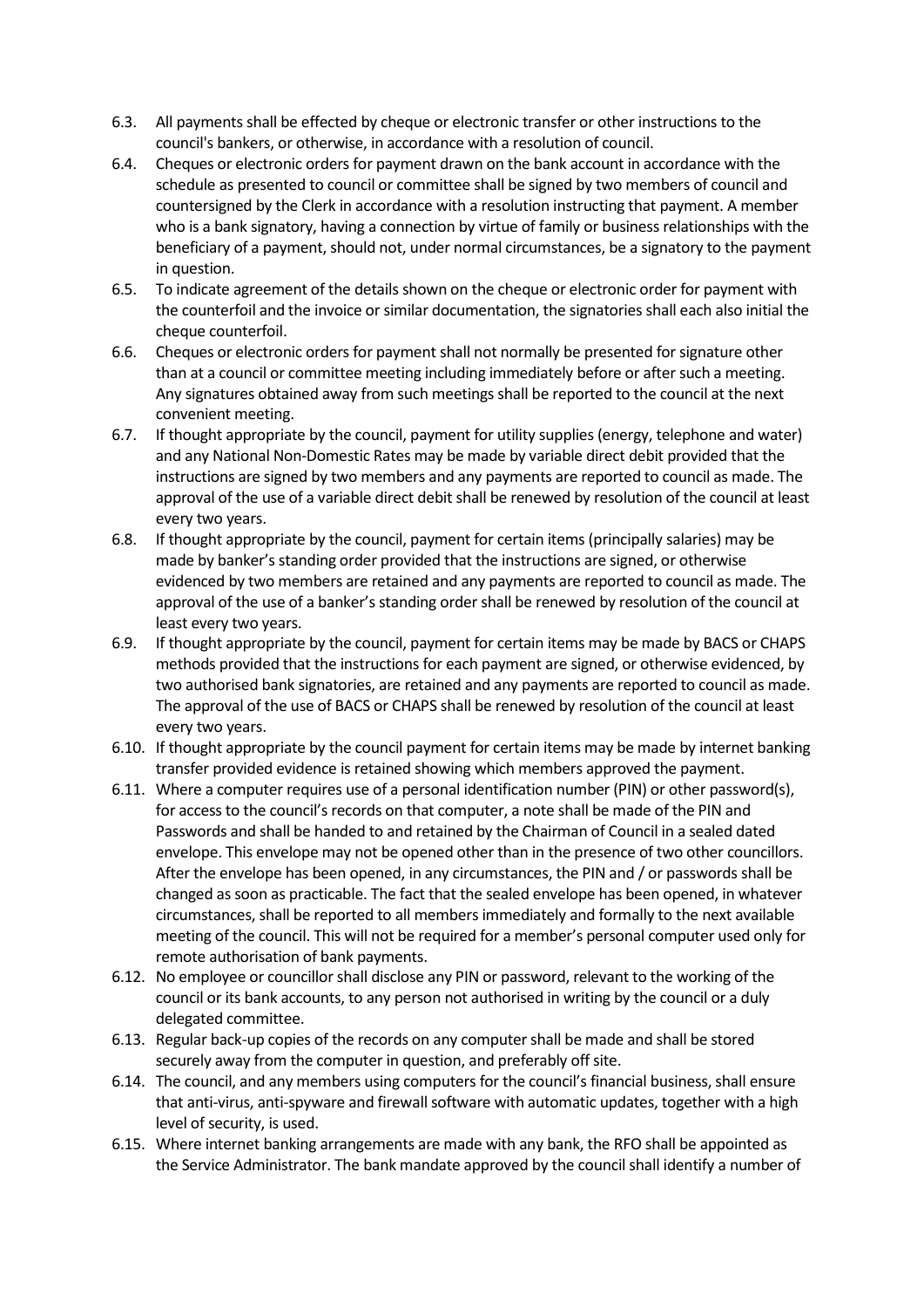councillors who will be authorised to approve transactions on those accounts. The bank mandate will state clearly the amounts of payments that can be instructed by the use of the Service Administrator alone, or by the Service Administrator with a stated number of approvals.

- 6.16. Access to any internet banking accounts will be directly to the access page (which may be saved under "favourites"), and not through a search engine or e-mail link. Remembered or saved passwords facilities must not be used on any computer used for council banking work. Breach of this Regulation will be treated as a very serious matter under these regulations.
- 6.17. Changes to account details for suppliers, which are used for internet banking may only be changed on written hard copy notification by the supplier and supported by hard copy authority for change signed by two of, the Clerk, the RFO or a member. A programme of regular checks of standing data with suppliers will be followed.
- 6.18. Any Debit Card issued for use will be specifically restricted to the Clerk and the RFO and will also be restricted to a single transaction maximum value of £500 unless authorised by council or finance committee in writing before any order is placed.
- 6.19. A pre-paid debit card may be issued to employees with varying limits. These limits will be set by the council. Transactions and purchases made will be reported to the council relevant committee and authority for topping-up shall be at the discretion of the council.
- 6.20. Any corporate credit card or trade card account opened by the council will be specifically restricted to use by the Clerk and RFO and shall be subject to automatic payment in full at each month-end. Personal credit or debit cards of members or staff shall not be used under any circumstances.
- 6.21. The council will not maintain any form of cash float. All cash received must be banked intact. Any payments made in cash by the Clerk or RFO (for example for postage or minor stationery items) shall be refunded on a regular basis, at least quarterly. OR

The provisions of this Paragraph 6.22 are not used by Goudhurst Parish Council.

#### 7. PAYMENT OF SALARIES

- 7.1. As an employer, the council shall make arrangements to meet fully the statutory requirements placed on all employers by PAYE and National Insurance legislation. The payment of all salaries shall be made in accordance with payroll records and the rules of PAYE and National Insurance currently operating, and salary rates shall be as agreed by council, or duly delegated committee.
- 7.2. Payment of salaries and payment of deductions from salary such as may be required to be made for tax, national insurance and pension contributions, or similar statutory or discretionary deductions must be made in accordance with the payroll records and on the appropriate dates stipulated in employment contracts, provided that each payment is reported to the next available council meeting, as set out in these regulations above.
- 7.3. No changes shall be made to any employee's pay, emoluments, or terms and conditions of employment without the prior consent of the council.
- 7.4. Each and every payment to employees of net salary and to the appropriate creditor of the statutory and discretionary deductions shall be recorded in a separate confidential record (confidential cash book). This confidential record is not open to inspection or review (under the Freedom of Information Act 2000 or otherwise) other than:
	- a) by any councillor who can demonstrate a need to know;
	- b) by the internal auditor;
	- c) by the external auditor; or
	- d) by any person authorised under Audit Commission Act 1998, or any superseding legislation.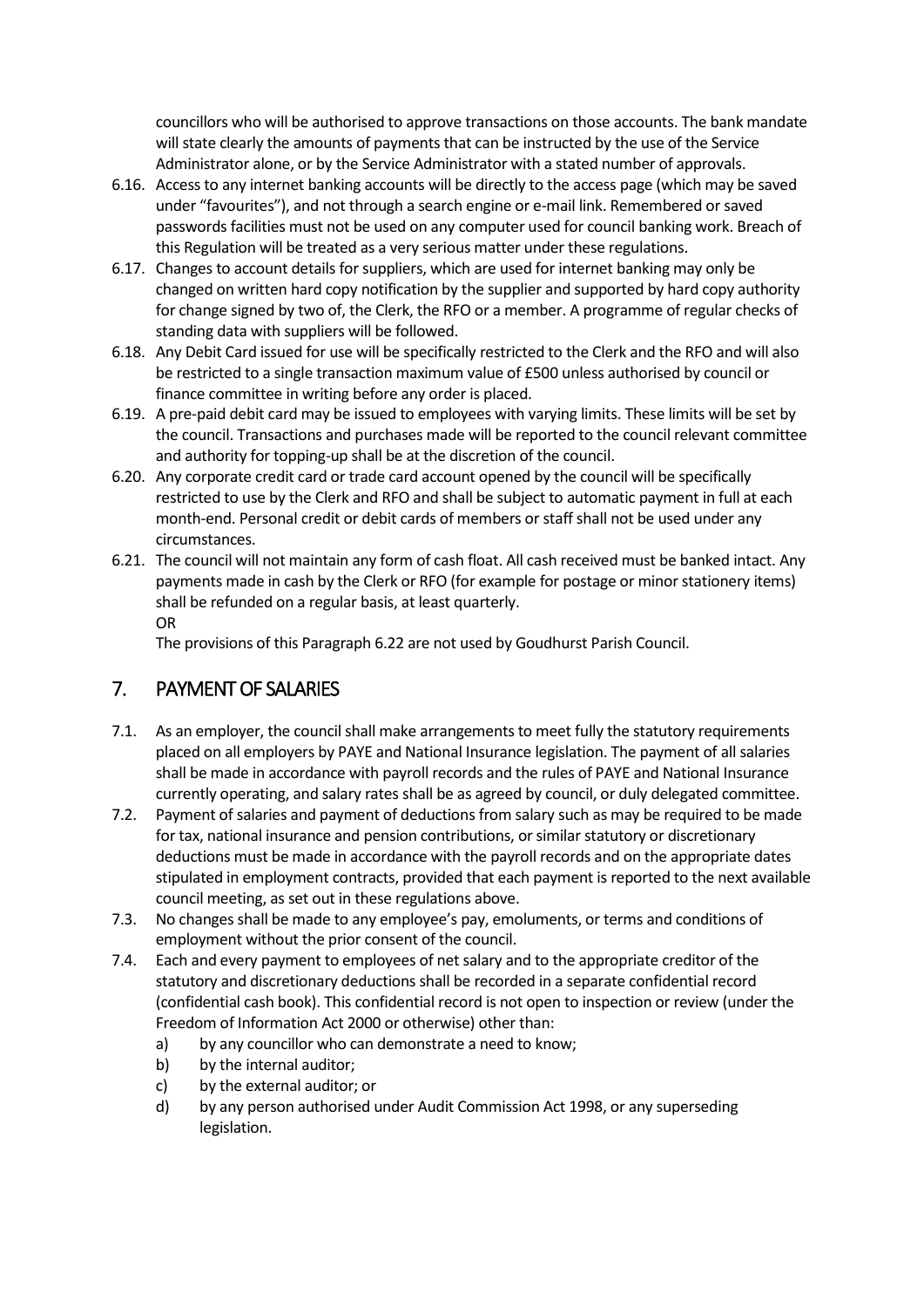- 7.5. The total of such payments in each calendar month shall be reported with all other payments as made as may be required under these Financial Regulations, to ensure that only payments due for the period have actually been paid.
- 7.6. An effective system of personal performance management should be maintained for the senior officers.
- 7.7. Any termination payments shall be supported by a clear business case and reported to the council. Termination payments shall only be authorised by council.
- 7.8. Before employing interim staff, the council must consider a full business case.

#### 8. LOANS AND INVESTMENTS

- 8.1. All borrowings shall be effected in the name of the council, after obtaining any necessary borrowing approval. Any application for borrowing approval shall be approved by Council as to terms and purpose. The application for borrowing approval, and subsequent arrangements for the loan shall only be approved by full council.
- 8.2. Any financial arrangement which does not require formal borrowing approval from the Secretary of State (such as Hire Purchase or Leasing of tangible assets) shall be
- 8.3. The council will arrange with the council's banks and investment providers for the sending of a copy of each statement of account to the Chairman of the council at the same time as one is issued to the Clerk or RFO.
- 8.4. All loans and investments shall be negotiated in the name of the council and shall be for a set period in accordance with council policy.
- 8.5. The council shall consider the need for an Investment Strategy and Policy which, if drawn up, shall be in accordance with relevant regulations, proper practices and guidance. Any Strategy and Policy shall be reviewed by the council at least annually.
- 8.6. All investments of money under the control of the council shall be in the name of the council.
- 8.7. All investment certificates and other documents relating thereto shall be retained in the custody of the RFO.
- 8.8. Payments in respect of short term or long term investments, including transfers between bank accounts held in the same bank, or branch, shall be made in accordance with Regulation 5 (Authorisation of payments) and Regulation 6 (Instructions for payments).

#### 9. INCOME

- 9.1. The collection of all sums due to the council shall be the responsibility of and under the supervision of the RFO.
- 9.2. Particulars of all charges to be made for work done, services rendered or goods supplied shall be agreed annually by the council, notified to the RFO and the RFO shall be responsible for the collection of all accounts due to the council.
- 9.3. The council will review all fees and charges at least annually, following a report of the Clerk.
- 9.4. Any sums found to be irrecoverable and any bad debts shall be reported to the council and shall be written off in the year.
- 9.5. All sums received on behalf of the council shall be banked intact as directed by the RFO. In all cases, all receipts shall be deposited with the council's bankers with such frequency as the RFO considers necessary.
- 9.6. The origin of each receipt shall be entered on the paying-in slip.
- 9.7. Personal cheques shall not be cashed out of money held on behalf of the council.
- 9.8. The RFO shall promptly complete any VAT Return that is required. Any repayment claim due in accordance with VAT Act 1994 section 33 shall be made at least annually coinciding with the financial year end.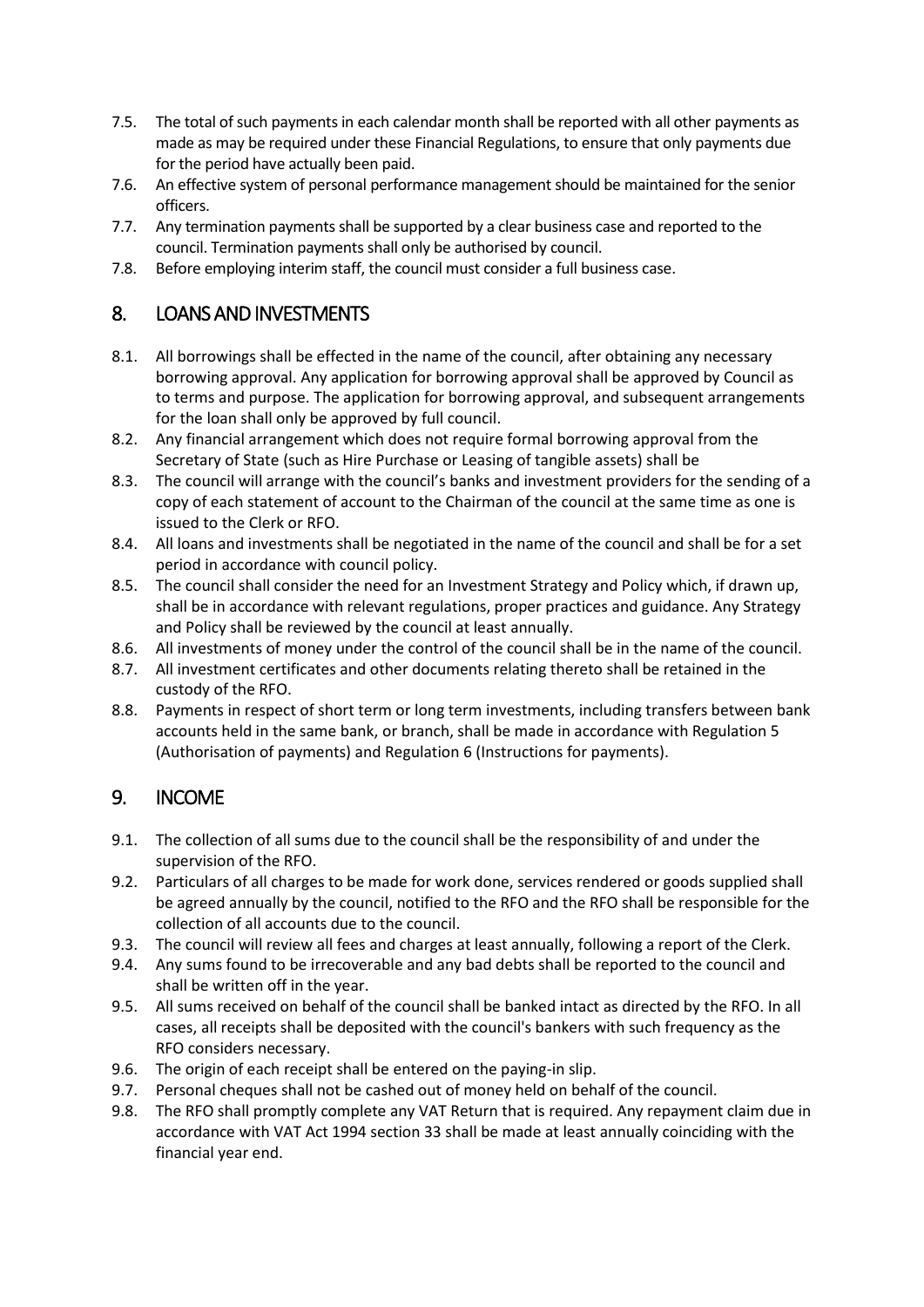- 9.9. Where any significant sums of cash are regularly received by the council, the RFO shall take such steps as are agreed by the council to ensure that more than one person is present when the cash is counted in the first instance, that there is a reconciliation to some form of control such as ticket issues, and that appropriate care is taken in the security and safety of individuals banking such cash.
- 9.10. Any income arising which is the property of a charitable trust shall be paid into a charitable bank account. Instructions for the payment of funds due from the charitable trust to the council (to meet expenditure already incurred by the authority) will be given by the Managing Trustees of the charity meeting separately from any council meeting (see also Regulation 16 below).

#### 10. ORDERS FOR WORK, GOODS AND SERVICES

- 10.1. An official order or letter shall be issued for all work, goods and services unless a formal contract is to be prepared or an official order would be inappropriate. Copies of orders shall be retained.
- 10.2. Order books shall be controlled by the RFO.
- 10.3. All members and officers are responsible for obtaining value for money at all times. An officer issuing an official order shall ensure as far as reasonable and practicable that the best available terms are obtained in respect of each transaction, usually by obtaining three or more quotations or estimates from appropriate suppliers, subject to any de minimis provisions in Regulation 11.1 below.
- 10.4. A member may not issue an official order or make any contract on behalf of the council.
- 10.5. The RFO shall verify the lawful nature of any proposed purchase before the issue of any order, and in the case of new or infrequent purchases or payments, the RFO shall ensure that the statutory authority shall be reported to the meeting at which the order is approved so that the minutes can record the power being used.

## 11. CONTRACTS

- 11.1. Procedures as to contracts are laid down as follows:
	- a Every contract shall comply with these financial regulations, and no exceptions shall be made otherwise than in an emergency provided that this regulation need not apply to contracts which relate to items (i) to (vi) below:
		- i. for the supply of gas, electricity, water, sewerage and telephone services;
		- ii. for specialist services such as are provided by solicitors, accountants, surveyors and planning consultants;
		- iii. for work to be executed or goods or materials to be supplied which consist of repairs to or parts for existing machinery or equipment or plant;
		- iv. for work to be executed or goods or materials to be supplied which constitute an extension of an existing contract by the council;
		- v. for additional audit work of the external auditor up to an estimated value of £500 (in excess of this sum the Clerk and RFO shall act after consultation with the Chairman and Vice Chairman of council); and
		- vi. for goods or materials proposed to be purchased which are proprietary articles and / or are only sold at a fixed price.
	- b Where the council intends to procure or award a public supply contract, public service contract or public works contract as defined by The Public Contracts Regulations 2015 ("the Regulations") which is valued at  $£25,000$  or more, the council shall comply with the relevant requirements of the Regulations.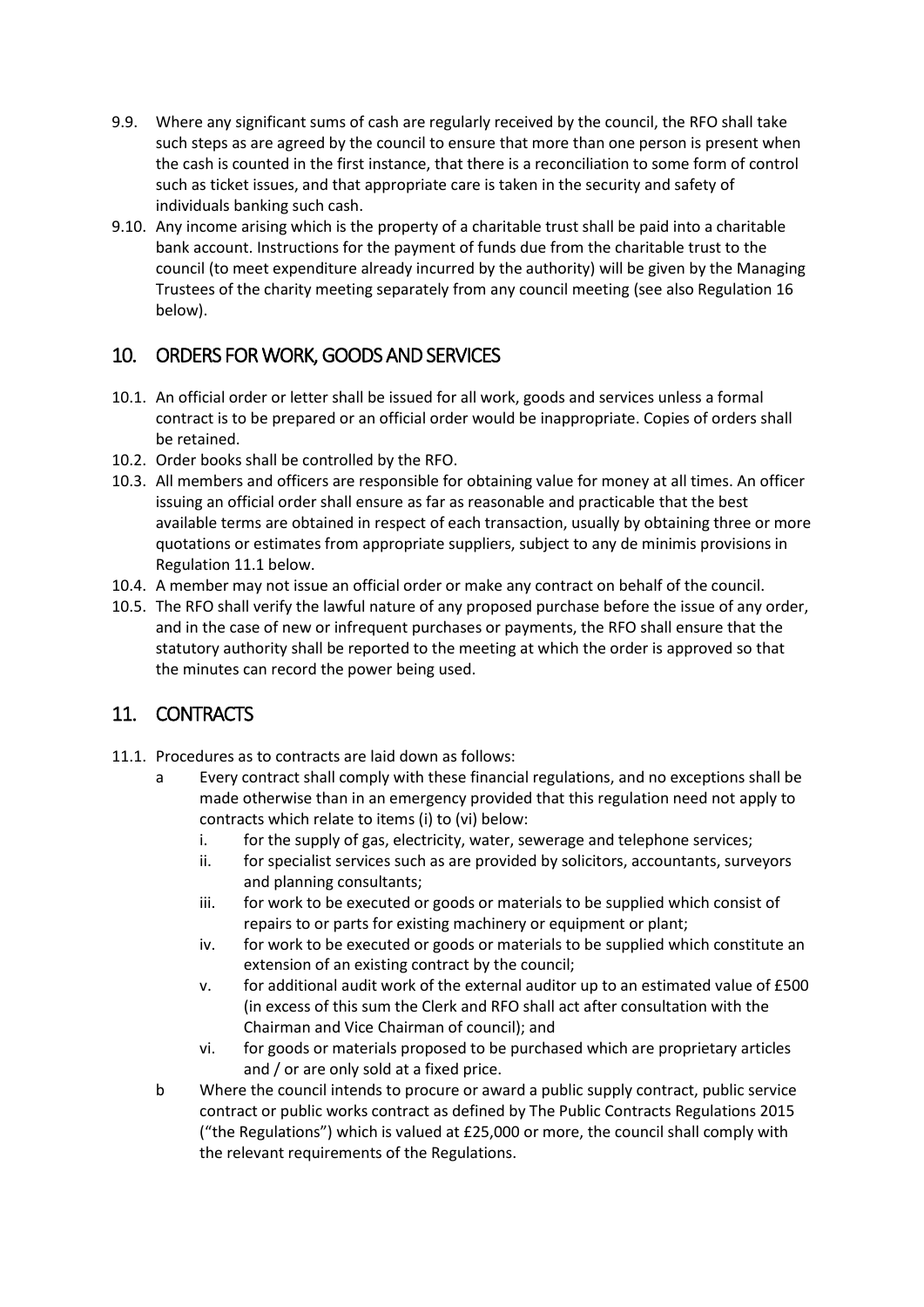- c The full requirements of The Regulations, as applicable, shall be followed in respect of the tendering and award of a public supply contract, public service contract or public works contract which exceed thresholds in The Regulations set by the Public Contracts Directive 2014/24/EU (which may change from time to time).
- d When applications are made to waive financial regulations relating to contracts to enable a price to be negotiated without competition the reason shall be embodied in a recommendation to the council.
- e Such invitation to tender shall state the general nature of the intended contract and the Clerk shall obtain the necessary technical assistance to prepare a specification in appropriate cases. The invitation shall in addition state that tenders must be addressed to the Clerk in the ordinary course of post. Each tendering firm shall be supplied with a specifically marked envelope in which the tender is to be sealed and remain sealed until the prescribed date for opening tenders for that contract.
- f All sealed tenders shall be opened at the same time on the prescribed date by the Clerk in the presence of at least one member of council.
- g Any invitation to tender issued under this regulation shall be subject to Standing Orders 18d a nd shall refer to the terms of the Bribery Act 2010.
- h When it is to enter into a contract of less than £25,000 in value for the supply of goods or materials or for the execution of works or specialist services other than such goods, materials, works or specialist services as are excepted as set out in paragraph (a) the Clerk or RFO shall endeavour to obtain 3 quotations (priced descriptions of the proposed supply); where the value is below £4,000 and above £500 the Clerk or RFO shall strive to obtain 3 estimates. Otherwise, Regulation 10.3 above shall apply.
- i The council shall not be obliged to accept the lowest of any tender, quote or estimate.
- j Should it occur that the council, or duly delegated committee, does not accept any tender, quote or estimate, the work is not allocated and the council requires further pricing, provided that the specification does not change, no person shall be permitted to submit a later tender, estimate or quote who was present when the original decision making process was being undertaken.

# 12. PAYMENTS UNDER CONTRACTS FOR BUILDING OR OTHER CONSTRUCTION WORKS (PUBLIC WORKS CONTRACTS)

- 12.1. Payments on account of the contract sum shall be made within the time specified in the contract by the RFO upon authorised certificates of the architect or other consultants engaged to supervise the contract (subject to any percentage withholding as may be agreed in the particular contract).
- 12.2. Where contracts provide for payment by instalments the RFO shall maintain a record of all such payments. In any case where it is estimated that the total cost of work carried out under a contract, excluding agreed variations, will exceed the contract sum of 5% or more a report shall be submitted to the council.
- 12.3. Any variation to a contract or addition to or omission from a contract must be approved by the council and Clerk to the contractor in writing, the council being informed where the final cost is likely to exceed the financial provision.

#### 13. STORES AND EQUIPMENT

- 13.1. The officer in charge of each section shall be responsible for the care and custody of stores and equipment in that section.
- 13.2. Delivery notes shall be obtained in respect of all goods received into store or otherwise delivered and goods must be checked as to order and quality at the time delivery is made.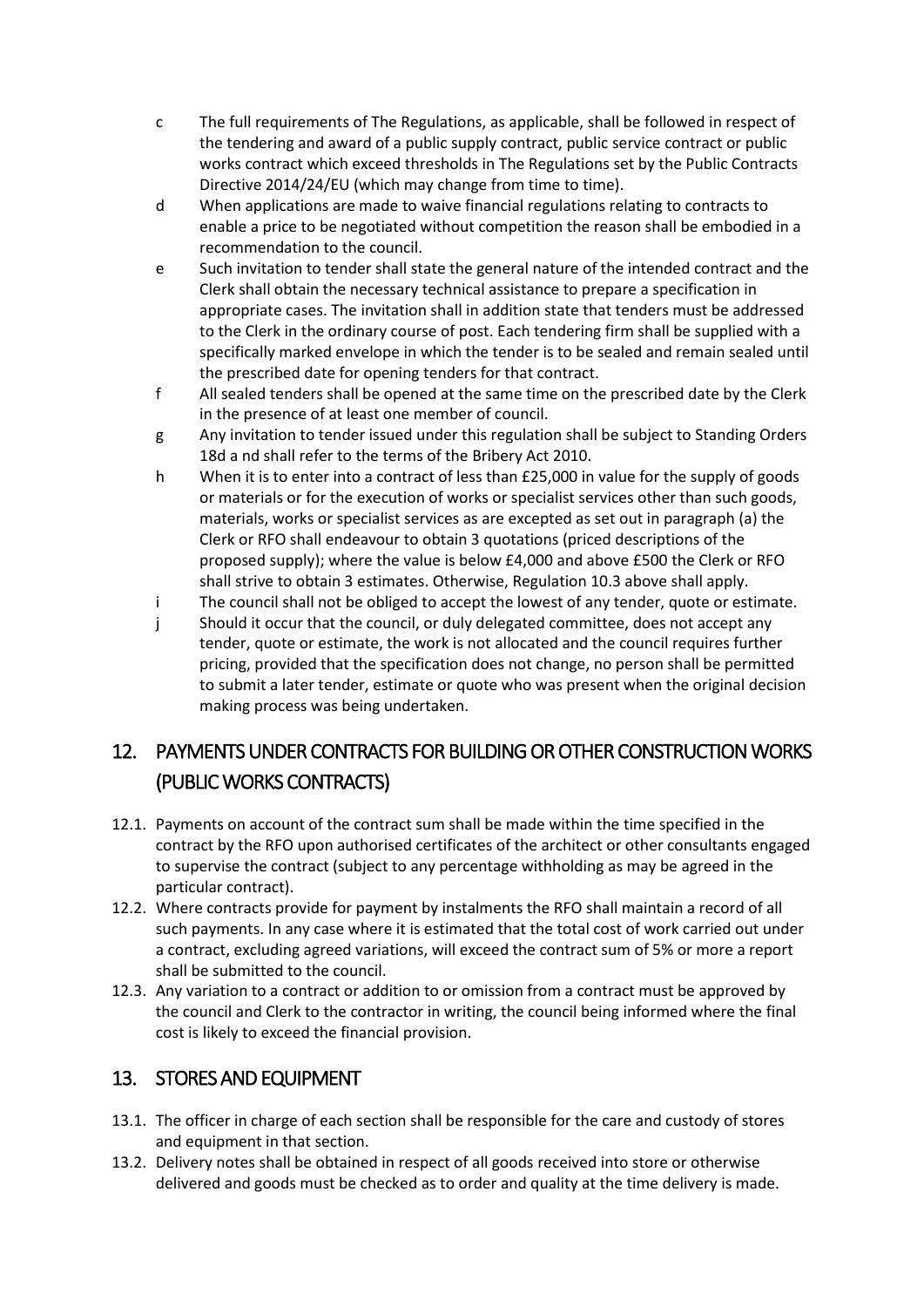- 13.3. Stocks shall be kept at the minimum levels consistent with operational requirements.
- 13.4. The RFO shall be responsible for periodic checks of stocks and stores at least annually.

#### 14. ASSETS, PROPERTIES AND ESTATES

- 14.1. The Clerk shall make appropriate arrangements for the custody of all title deeds and Land Registry Certificates of properties held by the council. The RFO shall ensure a record is maintained of all properties held by the council, recording the location, extent, plan, reference, purchase details, nature of the interest, tenancies granted, rents payable and purpose for which held in accordance with Accounts and Audit Regulations.
- 14.2. No tangible moveable property shall be purchased or otherwise acquired, sold, leased or otherwise disposed of, without the authority of the council, together with any other consents required by law, save where the estimated value of any one item of tangible movable property does not exceed £250.
- 14.3. No real property (interests in land) shall be sold, leased or otherwise disposed of without the authority of the council, together with any other consents required by law. In each case a report in writing shall be provided to council in respect of valuation and surveyed condition of the property (including matters such as planning permissions and covenants) together with a proper business case (including an adequate level of consultation with the electorate).
- 14.4. No real property (interests in land) shall be purchased or acquired without the authority of the full council. In each case a report in writing shall be provided to council in respect of valuation and surveyed condition of the property (including matters such as planning permissions and covenants) together with a proper business case (including an adequate level of consultation with the electorate).
- 14.5. Subject only to the limit set in Regulation 14.2 above, no tangible moveable property shall be purchased or acquired without the authority of the full council. In each case a report in writing shall be provided to council with a full business case.
- 14.6. The RFO shall ensure that an appropriate and accurate Register of Assets and Investments is kept up to date. The continued existence of tangible assets shown in the Register shall be verified at least annually, possibly in conjunction with a health and safety inspection of assets.

#### 15. INSURANCE

- 15.1. Following the annual risk assessment (per Regulation 17), the RFO shall effect all insurances and negotiate all claims on the council's insurers in consultation with the Clerk.
- 15.2. The Clerk shall give prompt notification to the RFO of all new risks, properties or vehicles which require to be insured and of any alterations affecting existing insurances.
- 15.3. The RFO shall keep a record of all insurances effected by the council and the property and risks covered thereby and annually review it.
- 15.4. The RFO shall be notified of any loss liability or damage or of any event likely to lead to a claim, and shall report these to council at the next available meeting.
- 15.5. All appropriate members and employees of the council shall be included in a suitable form of security or fidelity guarantee insurance which shall cover the maximum risk exposure as determined annually by the council, or duly delegated committee.

#### 16. CHARITIES

16.1. Where the council is sole managing trustee of a charitable body the Clerk and RFO shall ensure that separate accounts are kept of the funds held on charitable trusts and separate financial reports made in such form as shall be appropriate, in accordance with Charity Law and legislation,